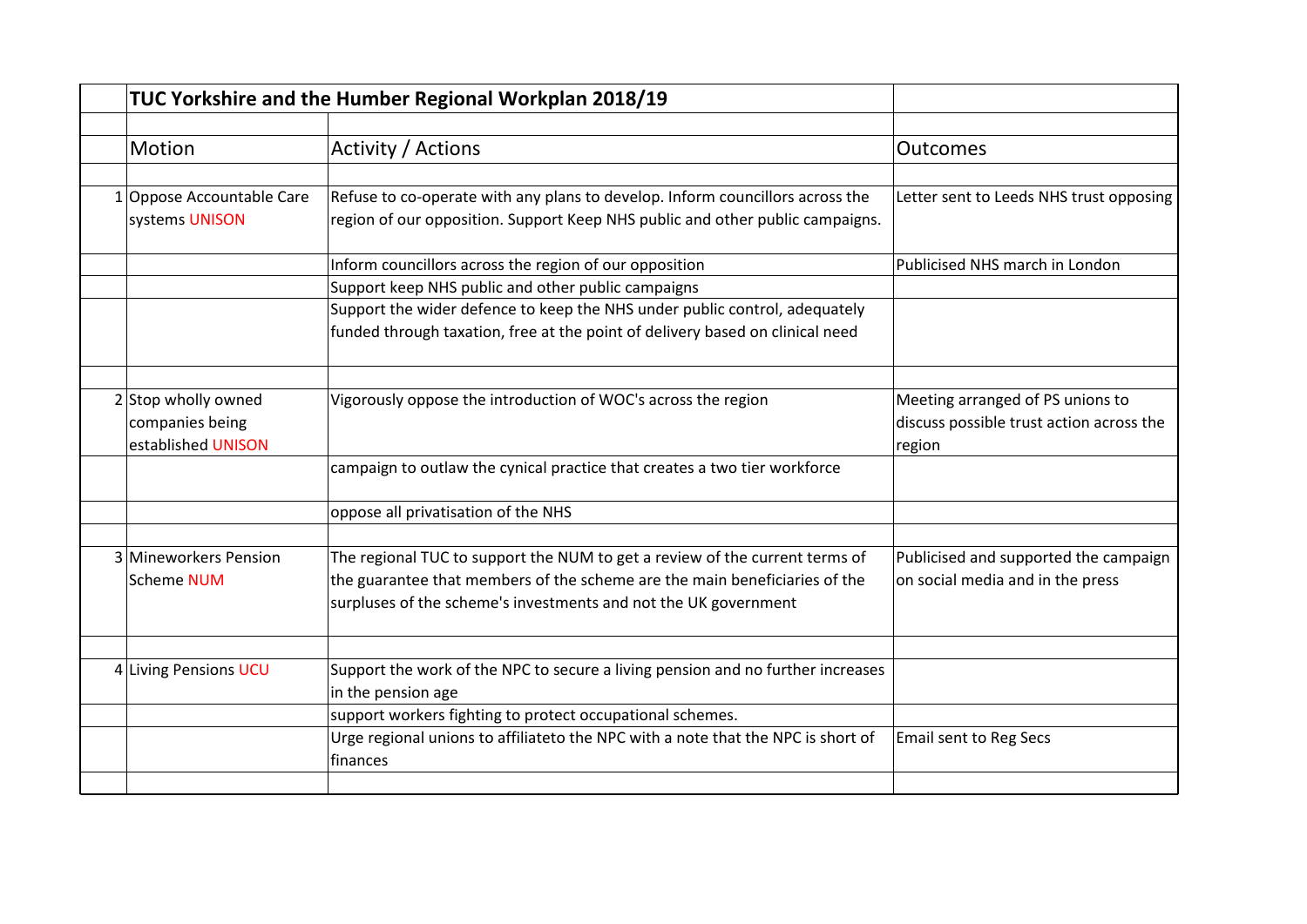| Motion                | Activity / Actions                                                                                                                                                                                               | Outcomes                                                                                                  |
|-----------------------|------------------------------------------------------------------------------------------------------------------------------------------------------------------------------------------------------------------|-----------------------------------------------------------------------------------------------------------|
| <b>SYCATUC</b>        | Place Just transition at the heart of campaign strategy and urge all trade unions,<br>councils, shop stewards and activists to support the project                                                               | Task force meeting 5/7 to discuss<br>training programmes and LSE/Investors<br>meeting                     |
|                       | Work with unions, TUC's other bodies to campaign on public sector pay and<br>support the national demo on 12 May                                                                                                 | Succesful? Demonstration in London                                                                        |
| collective bargaining | The Regional council to explore the resources to address these issues and<br>campaigns across the region                                                                                                         | working nationally and locally on great<br>jobs agenda to promote collective<br>bargaining with employers |
|                       | Campaign for a guaranteed job, appropriate T&C's, time off for training, agreed<br>pathways and qualifications                                                                                                   | Possible seat on SY LEP                                                                                   |
| Union                 | Lobby the government to protect workers affected by automation.                                                                                                                                                  |                                                                                                           |
|                       | Lobby the Lab party to protect workers                                                                                                                                                                           |                                                                                                           |
|                       | support negotiations with employers, sectors at home and overseas to find<br>international solutions                                                                                                             |                                                                                                           |
|                       | TUC to support investment in manufacturing, buy for Britain, deliver trade deals Regional TUC supporting industrial<br>and avoid tarrifs                                                                         | strategies for the region                                                                                 |
|                       |                                                                                                                                                                                                                  | supporting economic initiatives in<br>Sheffield to reduce inequality                                      |
|                       | tackle inequality and exclusion                                                                                                                                                                                  |                                                                                                           |
|                       | have a balanced energy policy                                                                                                                                                                                    | Working with Y&H taskforce looking at<br>transition to renewables                                         |
|                       | 5 Y&H Low carbon/Just<br>transition<br>campaign/taskforce<br>6 Public Sector Pay PCS<br>7 Defend and advance<br>employment rights and<br>8 Apprenticeships PCS<br>9 Automation Unite the<br>10 Manufacturing GMB | build strong UK supply chains                                                                             |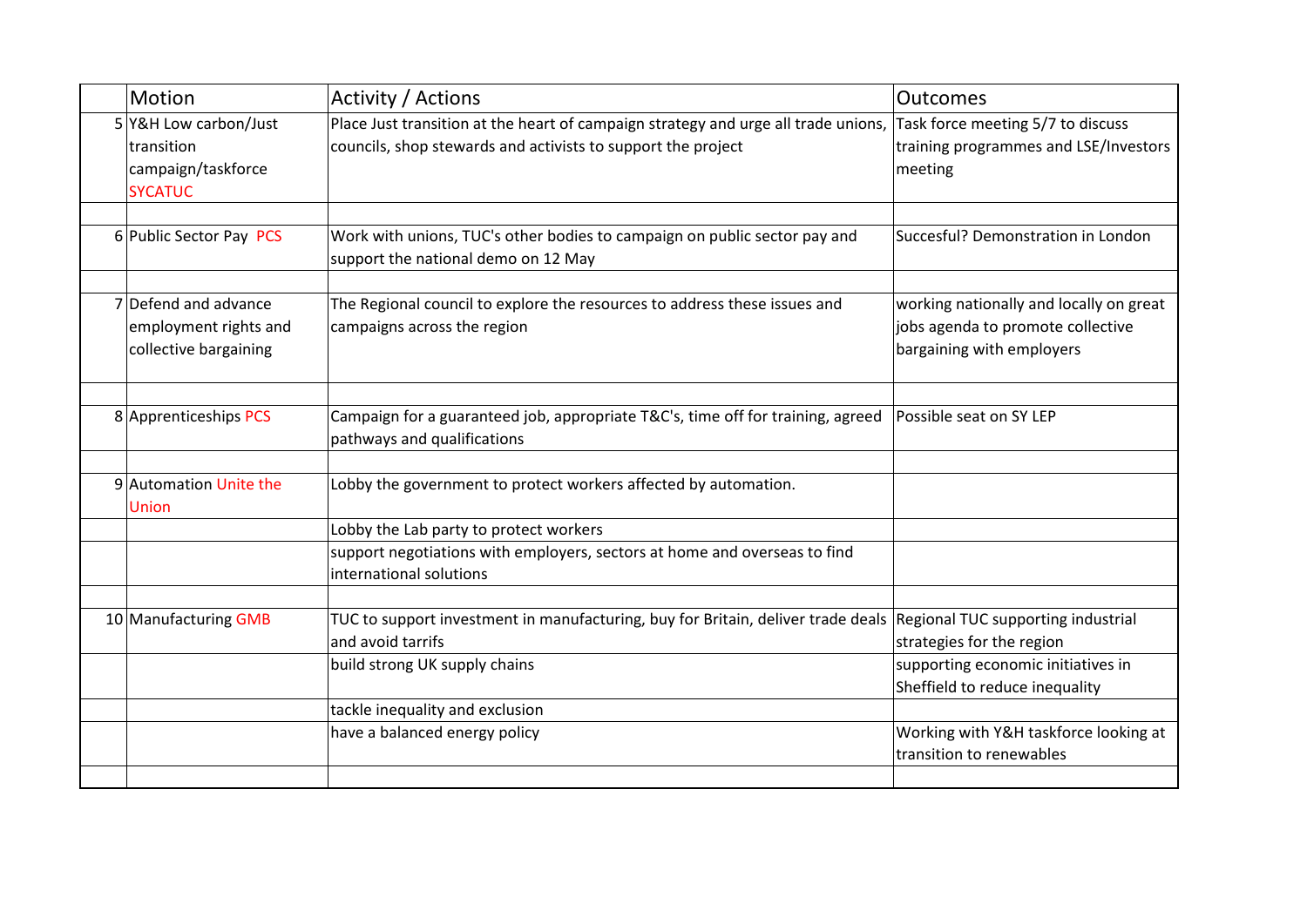| Motion                            | Activity / Actions                                                                                                                                                                                                                       | Outcomes                                                                                                                                                                                                                            |
|-----------------------------------|------------------------------------------------------------------------------------------------------------------------------------------------------------------------------------------------------------------------------------------|-------------------------------------------------------------------------------------------------------------------------------------------------------------------------------------------------------------------------------------|
|                                   | economic dev, transport, skills and training working with LA leaders by 2020.                                                                                                                                                            | Devolution for SY achieved. Working<br>towards 1 Yorkshire. Plans developed.<br>Next meeting 9/7                                                                                                                                    |
|                                   | Adopt a new default position for public sector contracts and demand sufficient<br>finance from government to finance the activities of the new authority                                                                                 |                                                                                                                                                                                                                                     |
|                                   | Campaign to stop the roll out and an urgent review carried out.                                                                                                                                                                          |                                                                                                                                                                                                                                     |
|                                   | Campaign for increased funding for schools, abolition of student debt, abolition<br>of loans and tuition fees                                                                                                                            |                                                                                                                                                                                                                                     |
|                                   |                                                                                                                                                                                                                                          |                                                                                                                                                                                                                                     |
|                                   | Support all campaigns to increase school funding                                                                                                                                                                                         |                                                                                                                                                                                                                                     |
| <b>SYCATUC</b>                    | Support stand up to racism, show racism the red card and expose far right<br>elements in the FLA                                                                                                                                         | Demonstration arranged in Leeds 7/7<br>opposing far right activity                                                                                                                                                                  |
| workplace USDAW                   | make this issue a high priority campaign                                                                                                                                                                                                 | working with Sheffield Hallam and a<br>consortium of universities on domestic<br>violence in the workplace                                                                                                                          |
| arts and arts education<br>Equity | Make the case for public investment to LA's, support CLIC to combat future<br>threats to the sector, support education unions with the baccalaureate, and<br>organise workers in the sector                                              | CLIC committee active                                                                                                                                                                                                               |
| <b>Equity</b>                     | Support unions organising in the sector, support campaigns to protect                                                                                                                                                                    | <b>CLIC</b> committee active                                                                                                                                                                                                        |
|                                   | 11 Y&H Devolution Unison<br>12 Universal Credit USDAW<br>13 Education Funding UCU<br>14 School Funding NEU<br>15 Football lads alliance<br>16 Sexual Harrassment in the<br>17 Public Investment in the<br>18 workers in the variety $\&$ | Campaign for a whole Yorkshire deal with one mayoral authority responsible for<br>Campaign for controls on pay of Senior staff in F&HE<br>light entertainment sectors: threatened venues, and to change the licensing law framework |